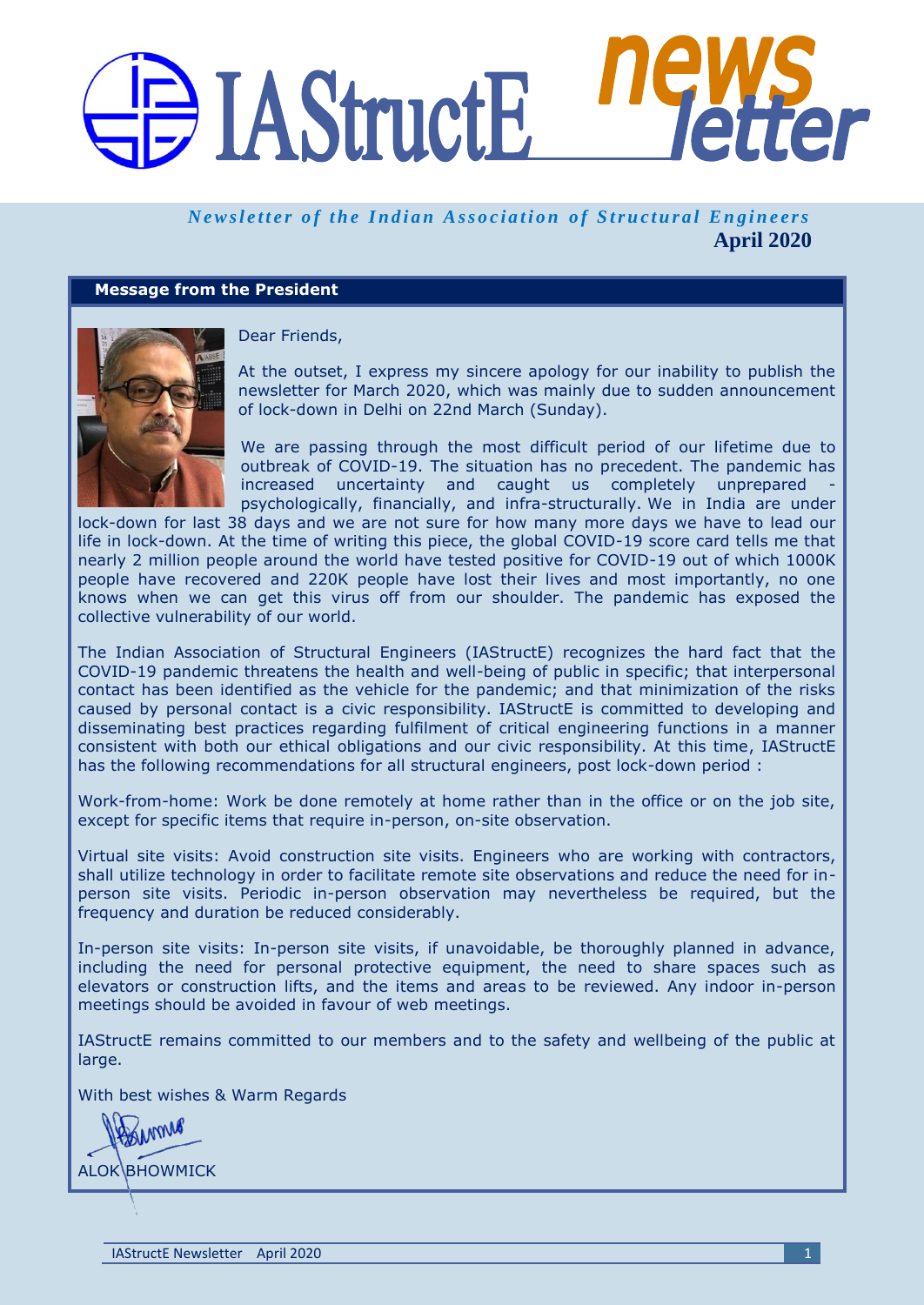| <b>IAStructE Publication Committee</b>                                                                                                                                                                               | <b>Newsletter Editorial Team</b>                                                                                                     |
|----------------------------------------------------------------------------------------------------------------------------------------------------------------------------------------------------------------------|--------------------------------------------------------------------------------------------------------------------------------------|
| Chairman: Er. Manoj Mittal<br>Members : Er. Alok Bhowmick<br>Er. (Dr) S Chatterjee<br>Er. (Dr) Abhay Gupta<br>Er. A K Sharma<br>Prof. R Pradeep Kumar<br>Er. Rajiv Ahuja<br>Er. Amandeep Garg<br>Er. (Ms) Anal Sheth | Chief Editor : Er. (Ms) Anal Sheth<br><b>Members</b><br>: Er. Manoj Mittal<br>Er. Bhavin Shah<br>Er. Rajiv Ahuja<br>Er. Maulesh Shah |
| <b>Newsletter Contents</b>                                                                                                                                                                                           |                                                                                                                                      |
| <b>IAStructE Journal: Call for articles</b><br>Explanatory Handbooks on various codes<br>Webinars conducted<br><b>IAStructE Student Chapter</b><br>Forthcoming Webinars                                              | Webinars organized by other Professional Bodies<br>Newsletter Advertisement<br>About IAStructE<br>Membership Information             |
| <b>Call for Articles</b>                                                                                                                                                                                             |                                                                                                                                      |
| The Chairman and other members of the SED Editorial Board invite article contributions for                                                                                                                           |                                                                                                                                      |

The Chairman and other members of the SED Editorial Board invite article contributions for the quarterly Journal of the Indian Association of Structural Engineers, the Structural Engineering Digest, which will be published in E-Book Format.

Write to iastructe@gmail.com for

Journal subscription | Article Submission | Sponsored Advertisement

The Editorial Board also invites the articles for the April – June 2020 SED issue, which will be dedicated to the **Theme "Structural Connection & Detailing"**. Sub themes are i) Concrete Structures; ii) Steel Structures; iii) Hybrid / Composite Structures; & iv) Post Installed Connections. Interested Professionals may submit the Abstract and full paper by  $15<sup>th</sup>$  May 2020.

Submission template and ethics statement can be availed by emailing [iastructe@gmail.com](mailto:iastructe@gmail.com)

Interested professionals may also send the articles for publishing in monthly Newsletter, which can be sent to [iastructe@gmail.com](mailto:iastructe@gmail.com)

# **Explanatory Handbooks on Various Codes**

As you are aware that IAStructE is undertaking the task of preparing the professional documents and the commentary of various BIS and IRC codes, so that the practicing structural engineers can understand the code better and comply with the requirements of the code with confidence. Under this activity the Publication Committee of IAStructE is now in the process of preparing the commentary on the following codes, which shall be released soon:

- i) Commentary on Code and Explanatory Handbook of IRC 6
- ii) Commentary on Code and Explanatory Handbook of IS : 13920
- iii) Commentary on Code and Explanatory Handbook of IS: 1893 (part 1)
- iv) Commentary on Code and Explanatory Handbook of IS 875 (part III)
- v) Model Consultancy Agreement for Buildings Projects
- vi) Professional Liability of a Structural Engineer
- vii) Documents on Learning from Structural Failures Case Studies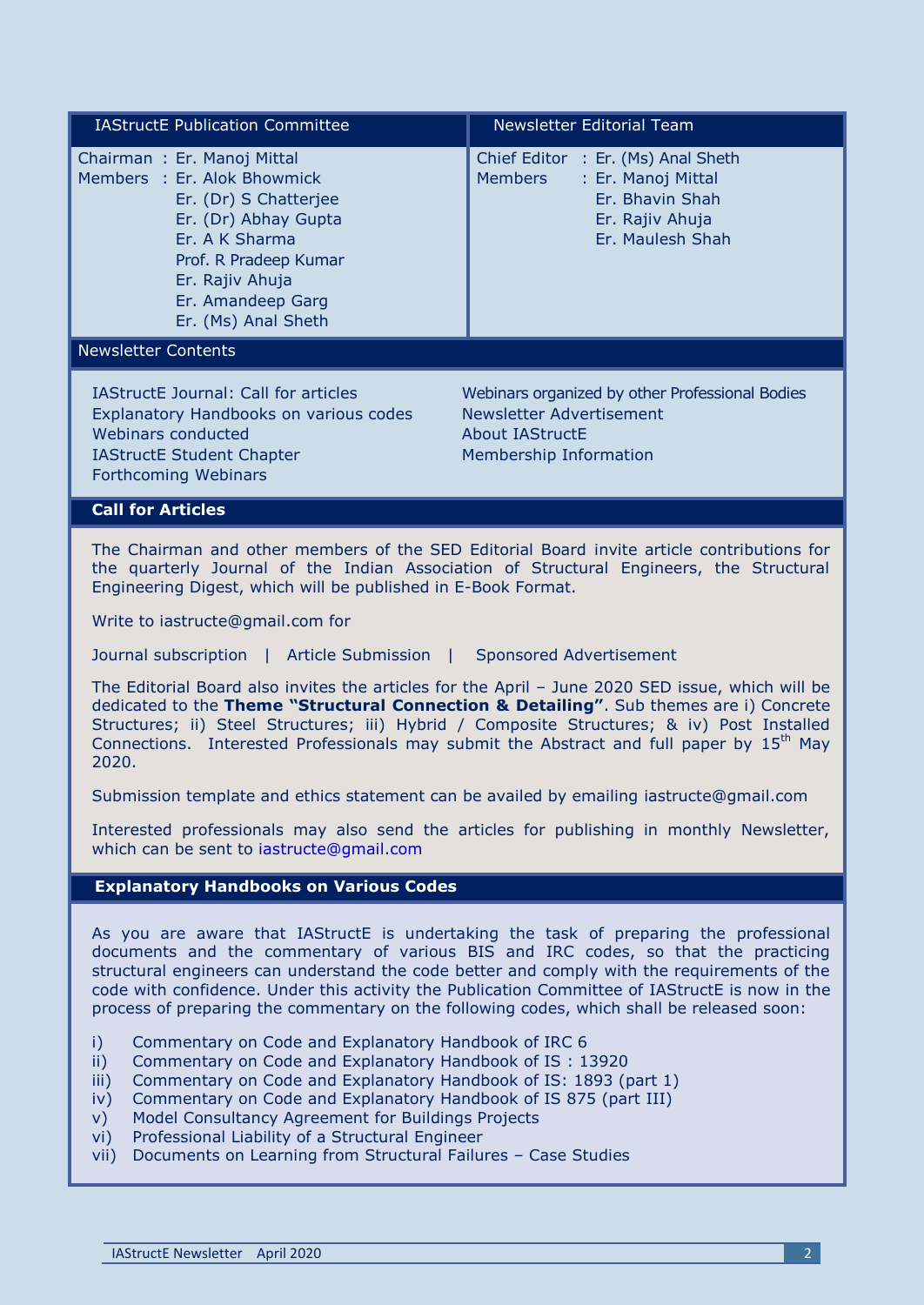#### **Webinars Conducted**

- 1. The Webinar on "Lessons Learned From Bridge Bearing Failures" by Mr Alok Bhowmick, President IAStructE and Managing Director, B&S Engineering Consultants Pvt Ltd organized on 13<sup>th</sup> April 2020 in association with The Faculty of Technology, CEPT University. The recorded presentation has been uploaded on the youtube, which can be seen from the following link **[https://youtu.be/K\\_wrjlk8Szc](https://youtu.be/K_wrjlk8Szc)**
- 2. The Webinar on "Reinforced Soil Walls: Time to Analyze & Review"" by Mr Rajiv Goel, Managing Director, Earthcon Systems (I) Pvt Ltd organized on 13<sup>th</sup> April 2020 in association with The Faculty of Technology, CEPT University. The recorded presentation has been uploaded on the youtube, which can be seen from the following link: **<https://youtu.be/PkgI3RGrd-Y>**
- 3. The Live Facebook Session on "Challenges Being Faced for Design of Industrial Structures and Way-Forward" by Mr Bhavin Shah, GC member IAStructE and CEO, VMS organized on  $27<sup>th</sup>$  April 2020. The recorded video is available at the following links:

#### -At Facebook (along with comments): **<https://www.facebook.com/iaseguj/videos/234149254336797/>**

#### - At YouTube: **<https://youtu.be/S7P3WWwR4LU>**

Overwhelming response was received for all three webinars organized by IAStructE and looking to this, forthcoming webinars by IAStructE are being planned.

4. The Webinar on the topic "Simplified Procedures for Earthquake Vulnerability Assessment and Retrofitting of Buildings in Moderate-to-Severe Earthquake Prone Areas in India" by Dr Ramancharla Pradeep Kumar, Vice President (South) IAStructE and Professor, IIIT Hyderabad on 25<sup>th</sup> April 2020 organized by ACC Limited. Lecture highlighted the following two points i.e., 1.) Assessment of vulnerability of a building using simplified procedure and 2.) Design of seismic retrofit for an existing RC building using simplified approach.

# **IAStructe Student Chapter**

IAStructE Student Chapter at Delhi Technological University (DTU), Delhi conducted the Webinar on "Long Span Bridges – Past, Present and Future" by Mr Alok Bhowmick, President IAStructE and Managing Director, B&S Engineering Consultants Pvt Ltd on 30<sup>th</sup> April 2020. It was only kept for the students of the Civil Engineering Department, DTU.

#### **Forthcoming Webinars**

- 1. IAStructE is organizing a Webinar on the topic "Structural Health Monitoring Using Piezo Electric Transducers" by Dr Naveet Kaur, Scientist, Bridge Engineering and Structures Division, CSIR-Central Road Research Institute on 04 May 2020 at 05:30 PM. Interested members may register through the link<https://event.webinarjam.com/register/6/n6mnlcl>
- 2. IAStructE is organizing a Webinar on the topic "Understanding Ethics and it's Role in Engineering Profession" by Mr Manoj MIttal, Immediate Past President IAStructE and Chief Mentor, Shelter Consulting Engineers on 09 May 2020 at 11:00 AM. Interested members may register through the link <https://event.webinarjam.com/register/8/zkzv5fr>

#### **Webinars organized by other Professional Bodies**

- 1. The FIDIC (International Federation of Consulting Engineers) is organizing the COVID-19 WEBINAR SERIES (on-line). Already 6 webinars have taken place and many more are in the pipe line. This series will continue upto mid-June. All webinars are recorded. The following is the link for reaching these Webinars: <https://fidic.org/node/29213>
- 2. The Associated Chambers of Commerce of India is also organizing high quality webinars, which can be connected from <https://www.assocham.org/forthcoming-webinar.php>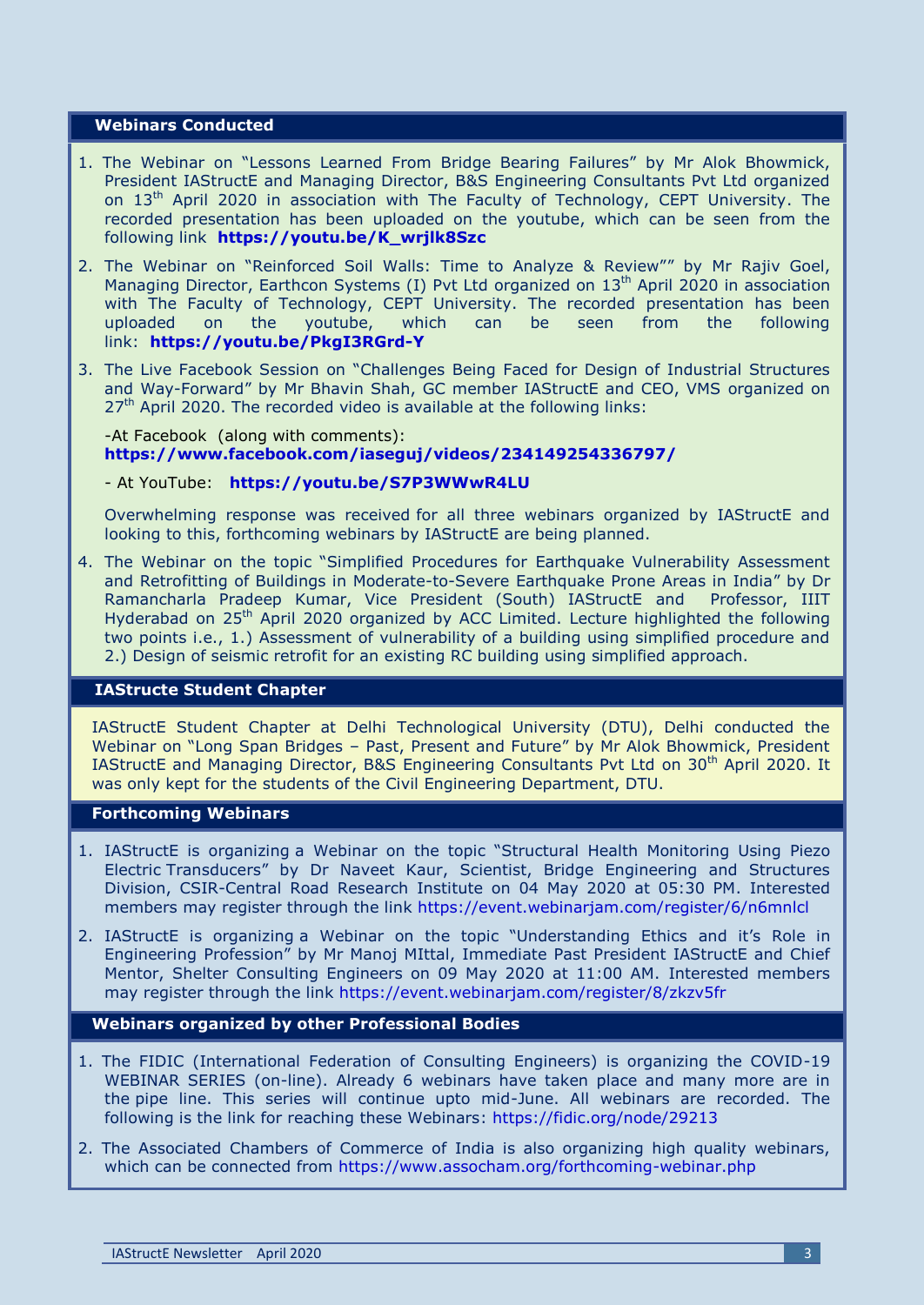# **FUJI Creating foundations**

FUJI has embraced the culture of India positively





4th Floor, House No. 5, Magnet Corporate Park,<br>Near Sola Flyover, SG Road, Thaltej, Ahmedabad - 380 054,<br>Phone: +91 79 4021 0000 · Email: info@fujisilvertech.com · www.fujisilvertech.com